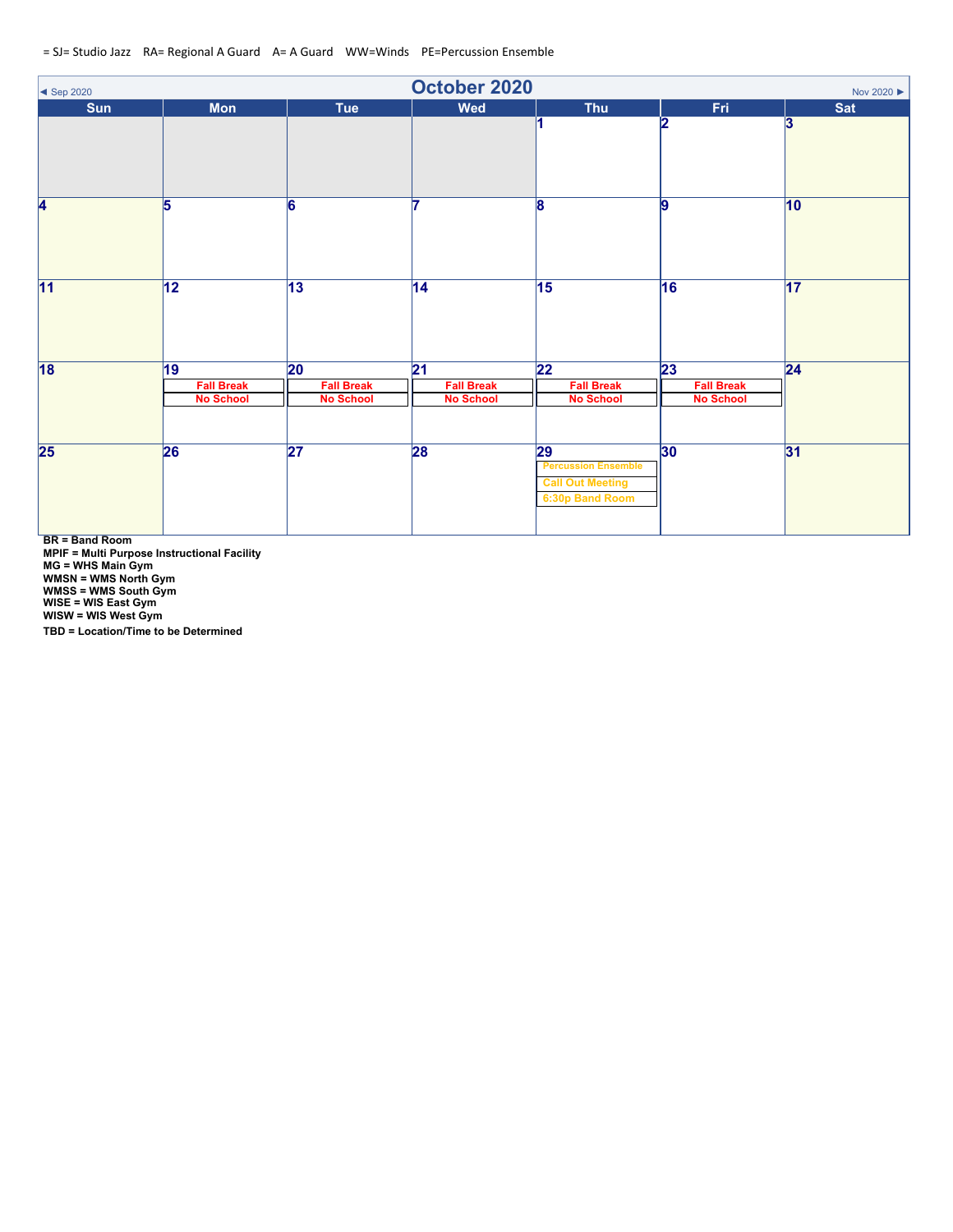| $\blacktriangleleft$ Oct 2020 | <b>November 2020</b><br>Dec 2020 ▶ |                                                                                                                                                                                                                                                        |                                       |                            |                            |                 |  |  |
|-------------------------------|------------------------------------|--------------------------------------------------------------------------------------------------------------------------------------------------------------------------------------------------------------------------------------------------------|---------------------------------------|----------------------------|----------------------------|-----------------|--|--|
| <b>Sun</b>                    | <b>Mon</b>                         | <b>Tue</b>                                                                                                                                                                                                                                             | <b>Wed</b>                            | <b>Thu</b>                 | <b>Fri</b>                 | <b>Sat</b>      |  |  |
| 1                             | 12                                 | 3                                                                                                                                                                                                                                                      | 4                                     |                            | 6                          |                 |  |  |
| $\overline{\mathbf{8}}$       | 19                                 | 10                                                                                                                                                                                                                                                     | 11                                    | 12                         | 13                         | 14              |  |  |
|                               | <b>No Rehearsals</b>               | <b>No Rehearsals</b>                                                                                                                                                                                                                                   | <b>No Rehearsals</b>                  | <b>No Rehearsals</b>       | <b>No Rehearsals</b>       |                 |  |  |
|                               | <b>Final Exams</b>                 | <b>Final Exams</b>                                                                                                                                                                                                                                     | <b>Final Exams</b>                    | <b>Final Exams</b>         | <b>Final Exams</b>         |                 |  |  |
| 15                            | 16<br><b>PE: 6-9p BR</b>           | $\overline{17}$                                                                                                                                                                                                                                        | $\overline{18}$<br><b>PE: 6-9p BR</b> | 19                         | 20                         | $\overline{21}$ |  |  |
| 22                            | 23<br><b>PE: 6-9p BR</b>           | $\overline{24}$                                                                                                                                                                                                                                        | 25<br><b>No Rehearsals</b>            | 26<br><b>No Rehearsals</b> | 27<br><b>No Rehearsals</b> | 28              |  |  |
|                               |                                    |                                                                                                                                                                                                                                                        | <b>Happy Thanksiving</b>              | <b>Happy Thanksiving</b>   | <b>Happy Thanksiving</b>   |                 |  |  |
| 29                            | 30 <br><b>PE: 6-9p BR</b>          | $BR = Band Room$<br><b>MPIF = Multi Purpose Instructional Facility</b><br>MG = WHS Main Gym<br><b>WMSN = WMS North Gym</b><br><b>WMSS = WMS South Gym</b><br><b>WISE = WIS East Gym</b><br>WISW = WIS West Gym<br>TBD = Location/Time to be Determined |                                       |                            |                            |                 |  |  |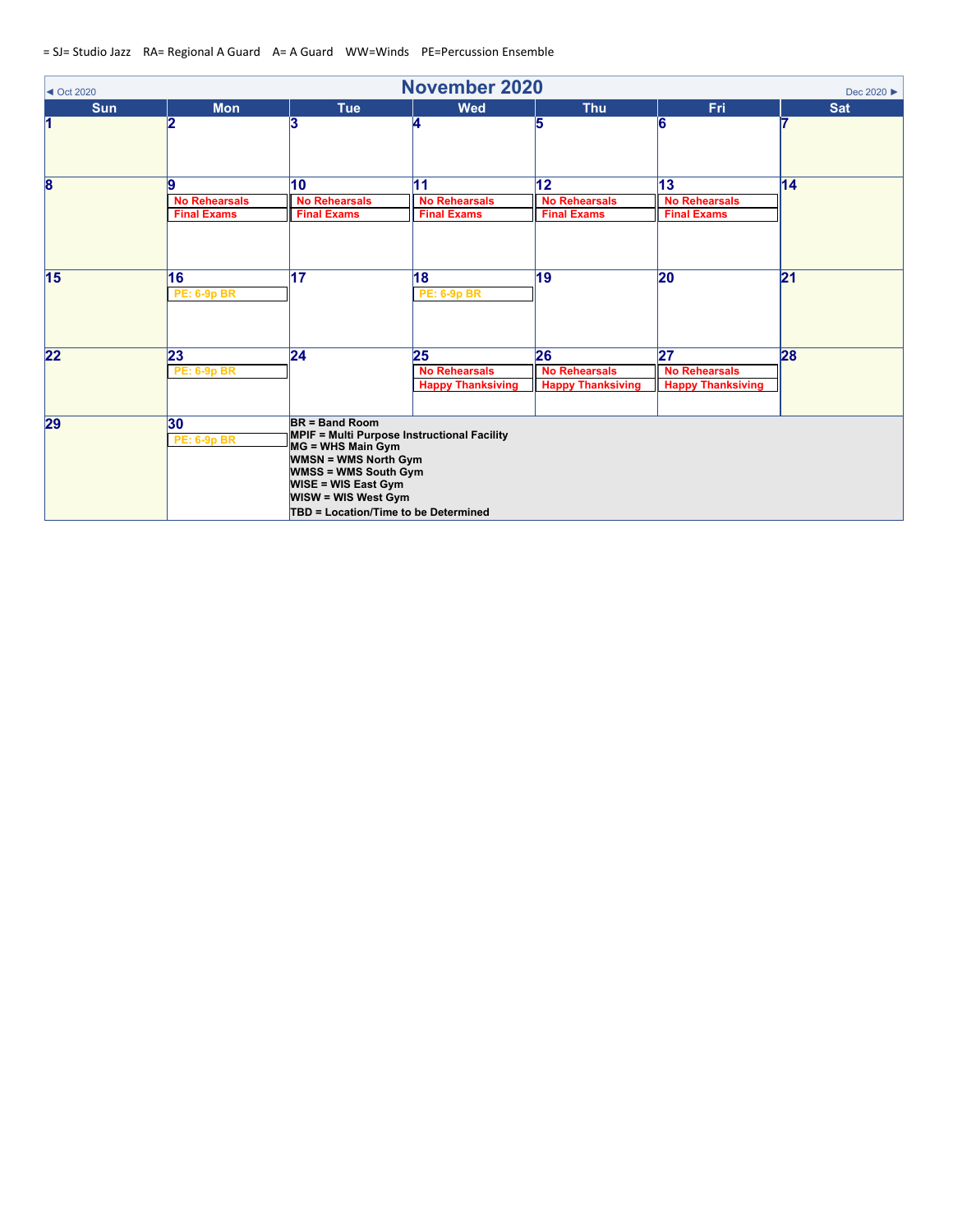| Mov 2020        |                                                                |                                                   | <b>December 2020</b>                              |                                                                |                                                                                                                                                                                                                                                                    | Jan 2021                                          |
|-----------------|----------------------------------------------------------------|---------------------------------------------------|---------------------------------------------------|----------------------------------------------------------------|--------------------------------------------------------------------------------------------------------------------------------------------------------------------------------------------------------------------------------------------------------------------|---------------------------------------------------|
| <b>Sun</b>      | <b>Mon</b>                                                     | <b>Tue</b>                                        | Wed<br>12<br><b>PE: 6-9p BR</b>                   | <b>Thu</b><br>13                                               | Fri<br>L                                                                                                                                                                                                                                                           | <b>Sat</b><br>5 Camp Day<br><b>PE: 5p-9p BR</b>   |
| $6\overline{6}$ | <b>PE: 6-9p BR</b>                                             | 8                                                 | 9<br><b>PE: 6-9p BR</b>                           | $\overline{10}$                                                | 11                                                                                                                                                                                                                                                                 | 12 Camp Day<br>PE: 5p-9p WMSN                     |
| $\overline{13}$ | 14<br><b>PE: 6-9p BR</b>                                       | 15                                                | 16<br><b>PE: 6-9p BR</b>                          | $\overline{17}$                                                | 18                                                                                                                                                                                                                                                                 | 19 Camp Day<br>PE: 5p-9p BR                       |
| 20              | $\overline{21}$<br><b>Winter Break</b><br><b>No Rehearsals</b> | 22<br><b>Winter Break</b><br><b>No Rehearsals</b> | 23<br><b>Winter Break</b><br><b>No Rehearsals</b> | $\overline{24}$<br><b>Winter Break</b><br><b>No Rehearsals</b> | 25<br><b>Winter Break</b><br><b>No Rehearsals</b>                                                                                                                                                                                                                  | 26<br><b>Winter Break</b><br><b>No Rehearsals</b> |
| $\overline{27}$ | 28<br><b>Winter Break</b><br><b>No Rehearsals</b>              | 29<br><b>Winter Break</b><br><b>No Rehearsals</b> | 30<br><b>Winter Break</b><br><b>No Rehearsals</b> | 31<br><b>Winter Break</b><br><b>No Rehearsals</b>              | <b>BR = Band Room</b><br><b>MPIF = Multi Purpose Instructional Facility</b><br>MG = WHS Main Gym<br><b>WMSN = WMS North Gym</b><br><b>WMSS = WMS South Gym</b><br><b>WISE = WIS East Gym</b><br><b>WISW = WIS West Gym</b><br>TBD = Location/Time to be Determined |                                                   |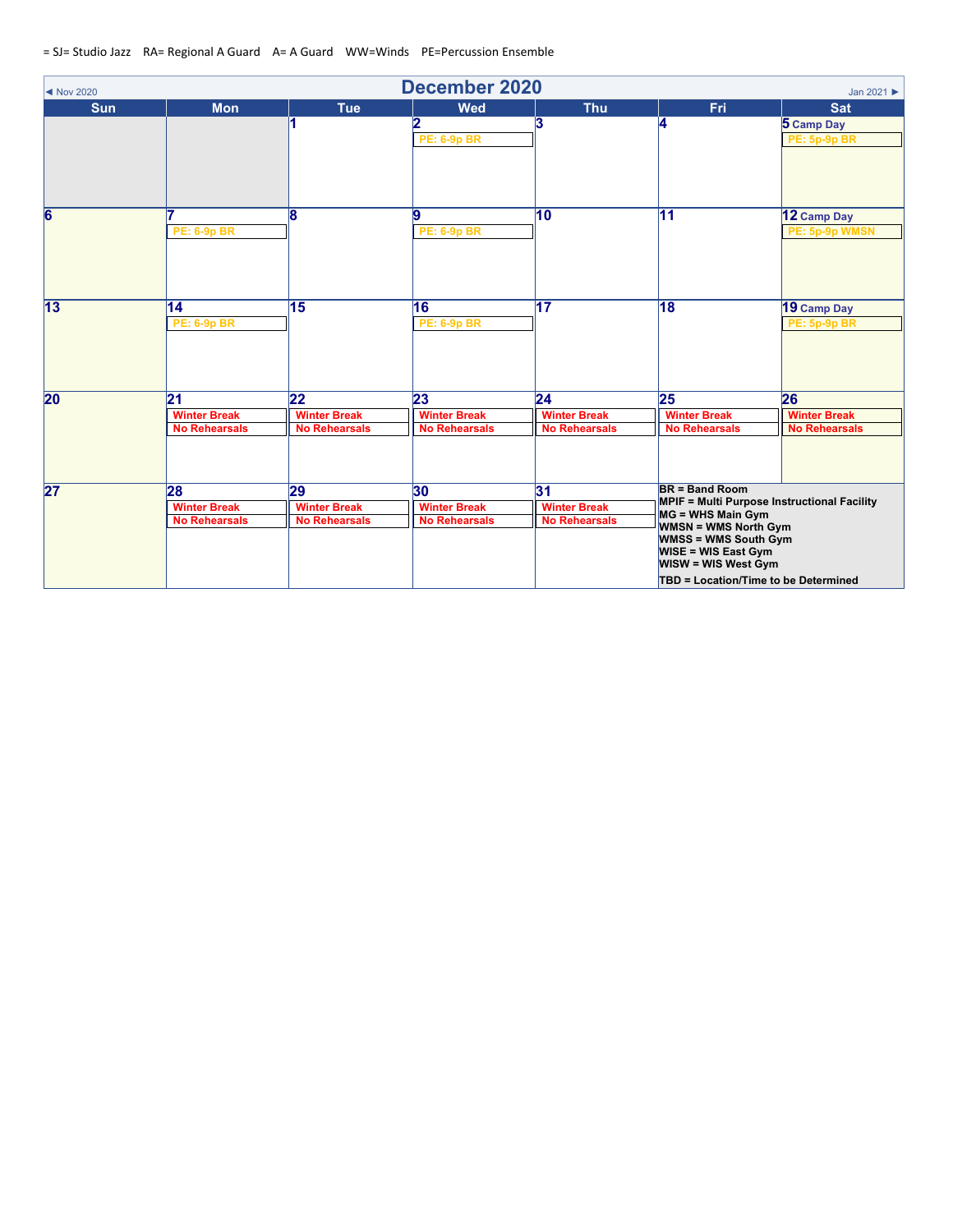= SJ= Studio Jazz RA= Regional A Guard A= A Guard WW=Winds PE=Percussion Ensemble

| $\frac{1}{2}$<br><b>January 2021</b><br>Feb 2021 ▶<br>$\blacktriangleleft$ Dec 2020 |                                                                                                                                                                      |                                                                                            |                                       |                 |                                             |                                                      |  |
|-------------------------------------------------------------------------------------|----------------------------------------------------------------------------------------------------------------------------------------------------------------------|--------------------------------------------------------------------------------------------|---------------------------------------|-----------------|---------------------------------------------|------------------------------------------------------|--|
|                                                                                     | <b>Mon</b>                                                                                                                                                           | <b>Tue</b>                                                                                 | <b>Wed</b>                            | <b>Thu</b>      | <b>Fri</b>                                  | <b>Sat</b><br>2                                      |  |
|                                                                                     |                                                                                                                                                                      |                                                                                            |                                       |                 | <b>Winter Break</b><br><b>No Rehearsals</b> | <b>Winter Break</b><br><b>No Rehearsals</b>          |  |
| $\overline{\mathbf{3}}$                                                             | 4<br><b>PE: 6-9p BR</b>                                                                                                                                              | 5                                                                                          | 6<br><b>PE: 6-9p BR</b>               |                 | 8                                           | 9 Camp Day<br><b>PE: 5p-9p BR</b>                    |  |
| $\overline{10}$                                                                     | 11<br><b>PE: 6-9p BR</b>                                                                                                                                             | 12                                                                                         | $ 13\rangle$<br><b>PE: 6-9p BR</b>    | $ 14\rangle$    | 15                                          | 16 Camp Day<br><b>PE: 8a-5p BR</b>                   |  |
| 17                                                                                  | $\overline{18}$<br><b>PE: 6-9p BR</b>                                                                                                                                | $\overline{19}$                                                                            | $ 20\rangle$<br><b>PE: 6-9p BR</b>    | $\overline{21}$ | 22                                          | 23 Camp Day<br><b>PE: 5p-9p BR</b>                   |  |
| $\overline{24}$                                                                     | 25<br><b>PE: 6-9p BR</b>                                                                                                                                             | 26                                                                                         | $\overline{27}$<br><b>PE: 6-9p BR</b> | 28              | 29                                          | 30 Contest/Camp<br><b>Day</b><br><b>PE: 8a-5p BR</b> |  |
| $\overline{31}$                                                                     | <b>BR</b> = Band Room<br>MG = WHS Main Gym<br><b>WMSN = WMS North Gym</b><br><b>WMSS = WMS South Gym</b><br><b>WISE = WIS East Gym</b><br><b>WISW = WIS West Gym</b> | <b>MPIF = Multi Purpose Instructional Facility</b><br>TBD = Location/Time to be Determined |                                       |                 |                                             |                                                      |  |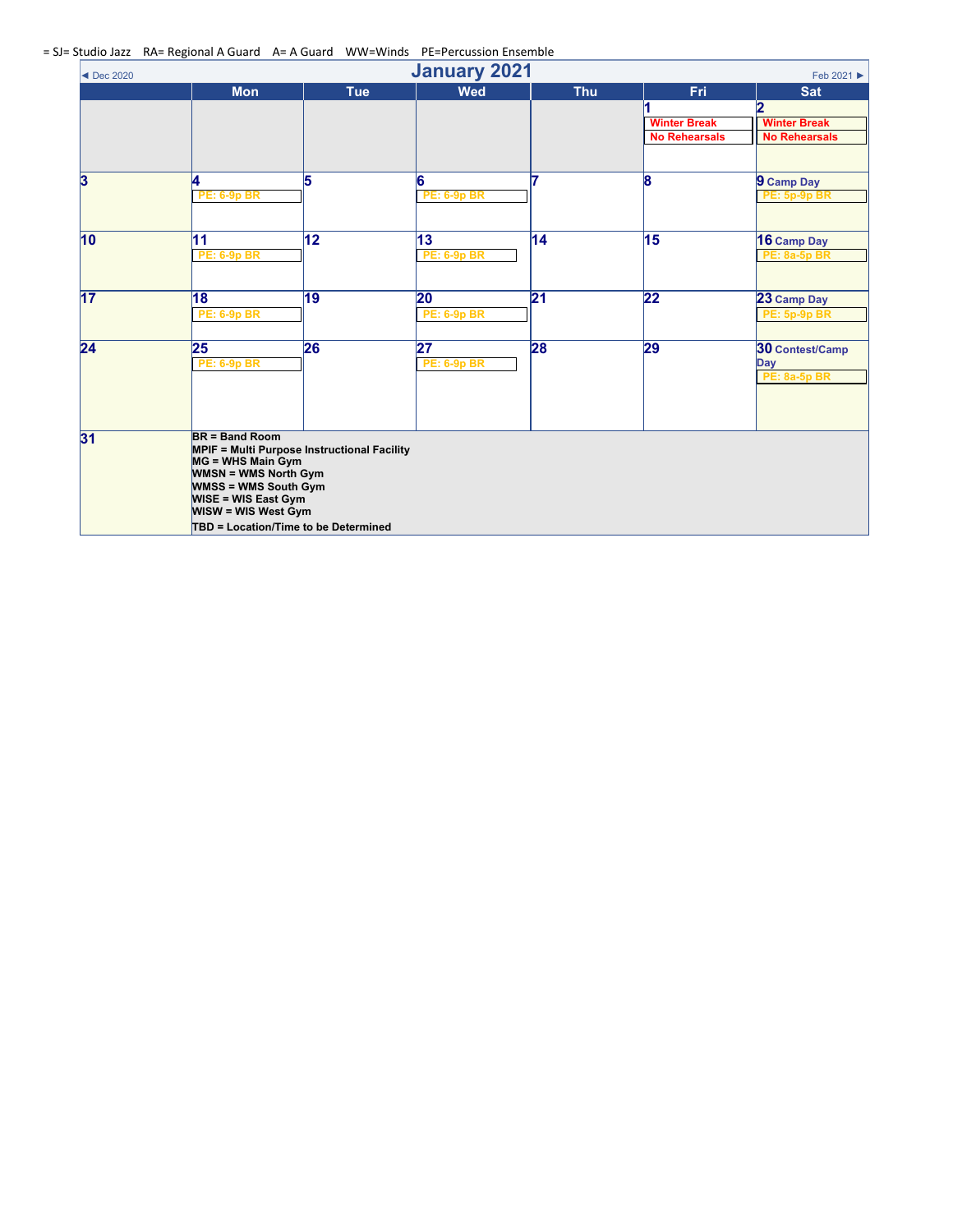| <b>February 2021</b><br>$\blacktriangleleft$ Jan 2021<br>Mar 2021 ▶ |                                                                                                                                                                                                                                                                    |            |                                       |                 |                                       |                                                  |  |  |
|---------------------------------------------------------------------|--------------------------------------------------------------------------------------------------------------------------------------------------------------------------------------------------------------------------------------------------------------------|------------|---------------------------------------|-----------------|---------------------------------------|--------------------------------------------------|--|--|
| <b>Sun</b>                                                          | <b>Mon</b>                                                                                                                                                                                                                                                         | <b>Tue</b> | <b>Wed</b>                            | <b>Thu</b>      | Fri                                   | <b>Sat</b>                                       |  |  |
|                                                                     | <b>PE: 6-9p BR</b>                                                                                                                                                                                                                                                 | 12         | 3<br><b>PE: 6-9p BR</b>               | 14              | 5                                     | <b>6</b> Contest/Camp Day<br><b>PE: 5p-9p BR</b> |  |  |
| 7                                                                   | 18<br><b>PE: 6-9p BR</b>                                                                                                                                                                                                                                           | 19         | 10<br><b>PE: 6-9p BR</b>              | 11              | 12 Shamrock<br><b>Showcase Set up</b> | 13 Contest Day<br>PE: @Westfield                 |  |  |
| $\overline{14}$                                                     | 15<br><b>PE: 6-9p BR</b>                                                                                                                                                                                                                                           | 16         | $\overline{17}$<br><b>PE: 6-9p BR</b> | $\overline{18}$ | 19                                    | 20 Contest/Camp Day<br>PE: @ Decatur C.          |  |  |
| $\overline{21}$                                                     | 22<br><b>PE: 6-9p BR</b>                                                                                                                                                                                                                                           | 23         | $\overline{24}$<br><b>PE: 6-9p BR</b> | 25              | 26                                    | 27 Contest/Camp Day<br>PE: @ Greenfield C.       |  |  |
| 28                                                                  | <b>BR = Band Room</b><br><b>MPIF = Multi Purpose Instructional Facility</b><br>MG = WHS Main Gym<br><b>WMSN = WMS North Gym</b><br><b>WMSS = WMS South Gym</b><br><b>WISE = WIS East Gym</b><br><b>WISW = WIS West Gym</b><br>TBD = Location/Time to be Determined |            |                                       |                 |                                       |                                                  |  |  |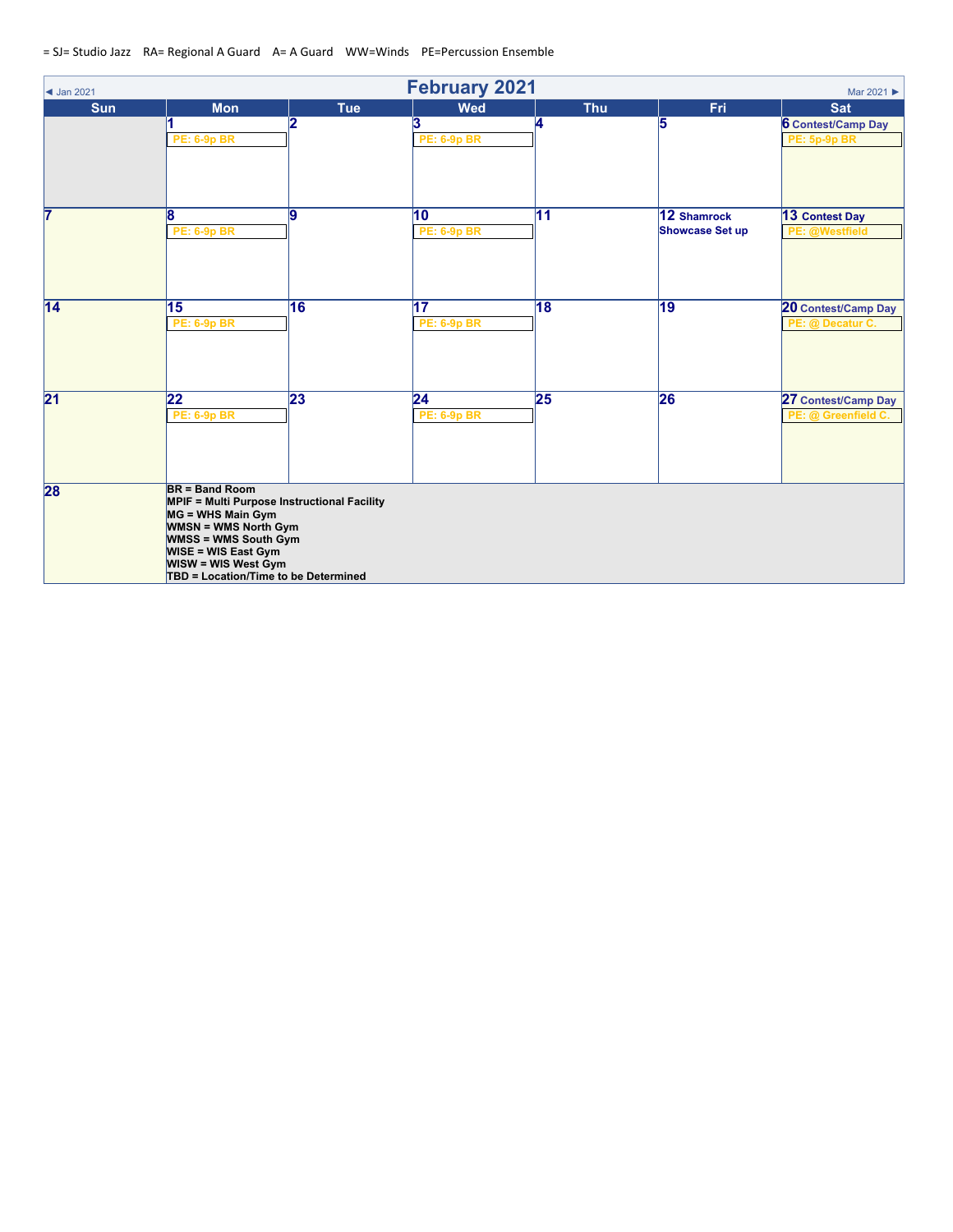| $\blacktriangleleft$ Feb 2021 |                          |            | <b>March 2021</b>                     |                                                                                                                                                                                                                                                                    |                 | Apr 2021 ▶                                                          |  |
|-------------------------------|--------------------------|------------|---------------------------------------|--------------------------------------------------------------------------------------------------------------------------------------------------------------------------------------------------------------------------------------------------------------------|-----------------|---------------------------------------------------------------------|--|
| <b>Sun</b>                    | <b>Mon</b>               | <b>Tue</b> | <b>Wed</b>                            | <b>Thu</b>                                                                                                                                                                                                                                                         | <b>Fri</b>      | <b>Sat</b>                                                          |  |
|                               | <b>PE: 6-9p BR</b>       |            | 3<br><b>PE: 6-9p BR</b>               | 4                                                                                                                                                                                                                                                                  | 5               | <b>6 Contest Day</b><br><b>PE:@Perry Meridian</b>                   |  |
| $\overline{7}$                | 18<br><b>PE: 6-9p BR</b> | g          | $\overline{10}$<br><b>PE: 6-9p BR</b> | $\overline{11}$                                                                                                                                                                                                                                                    | $\overline{12}$ | 13 Contest Day<br><b>PE@Prelims</b><br>Pendleton H.                 |  |
| $\overline{14}$               | 15<br><b>PE: 6-9p BR</b> | 16         | 17<br><b>PE: 6-9p BR</b>              | 18<br><b>Winter Programs</b><br><b>Community Night</b><br>7:00 pm MG                                                                                                                                                                                               | $\overline{19}$ | <b>20Contest Day</b><br><b>PE:@State Finals</b><br><b>Ben Davis</b> |  |
| $\overline{21}$               | 22                       | 23         | $\overline{24}$                       | 25                                                                                                                                                                                                                                                                 | 26              | 27 Contest Day                                                      |  |
| 28                            | 29                       | 30         | 31                                    | <b>BR</b> = Band Room<br><b>MPIF = Multi Purpose Instructional Facility</b><br>MG = WHS Main Gym<br><b>WMSN = WMS North Gym</b><br><b>WMSS = WMS South Gym</b><br><b>WISE = WIS East Gym</b><br><b>WISW = WIS West Gym</b><br>TBD = Location/Time to be Determined |                 |                                                                     |  |

◄ Mar <sup>2021</sup> **April 2021** May <sup>2021</sup> ►